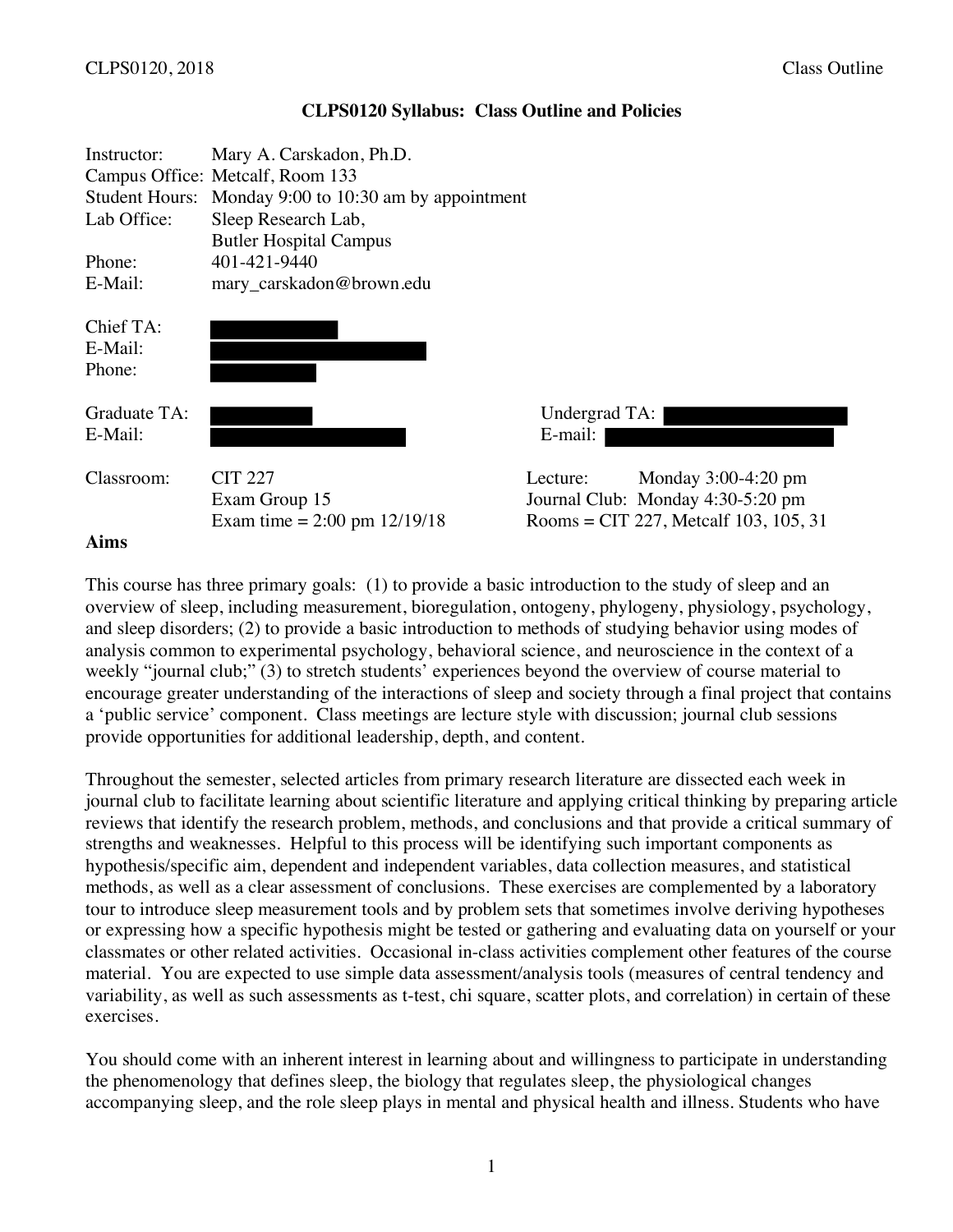## CLPS0120, 2018 Class Outline

taken CLPS 0010, CLPS 0020 or NEUR 0010, or who did well in an AP course in psychology or physiology will be better prepared to enjoy and succeed in this class.

## **Breakdown of Credit Hours**

Across the semester, students will spend 2.5 hours per week in 12 class periods (30 hours total); required reading and reviewing lecture slides for the seminar meetings is expected to take up approximately 6-9 hours per week across 14 weeks (~84-120 hours). In addition, weekly assignments (problem sets), study guides, journal club worksheets and presentation preparation, and researching and preparing the final project is estimated at total of approximately 55 hours over the course of the term. Finally, peer evaluations at the end of the semester will take about 3 hours.

## **Required Readings\***

**1) The Twenty-Four Hour Mind, The Role of Sleep and Dreaming in our Emotional Lives, by Rosalind D. Cartwright** (on Amazon.com price range = \$9.93-\$19.95) https://www.amazon.com/Twenty-four-Hour-Mind-Dreaming-Emotional/dp/0199896283/ref=tmm\_pap\_title\_0?\_encoding=UTF8&qid=&sr= -Physical copy on reserve in library -Link to full text available on OCRA

**2) Sleep, A Very Short Introduction, by SW Lockley and RG Foster** (on Amazon.com price range = \$2.99-\$11.73). https://www.amazon.com/Sleep-Introduction-Steven-W-Lockley/dp/019958785X/ref=pd\_sim\_14\_1?\_encoding=UTF8&pd\_rd\_i=019958785X&pd\_rd\_r=a33ab905-b11e-11e8-a8ea-092258445276&pd rd w=2oaJq&pd rd wg=uxbTW&pf rd i=desktop-dpsims&pf\_rd\_m=ATVPDKIKX0DER&pf\_rd\_p=18bb0b78-4200-49b9-ac91f141d61a1780&pf\_rd\_r=ATTC2MFTW2H2Y4FYJ9K8&pf\_rd\_s=desktop-dpsims&pf\_rd\_t=40701&psc=1&refRID=ATTC2MFTW2H2Y4FYJ9K8 -Physical copy on reserve in library

#### **\* A detailed list of additional required readings that are placed in our e-Reading site is provided on the course Reading List on the course web site.**

**Recommended Readings** readings are suggested from *The Promise of Sleep*, by William C. Dement and Christopher Vaughn, which is a lengthy, but easily consumed book.

**1) The Promise of Sleep by William Dement** (On Amazon.com price range = \$5.99-\$15.00) https://www.amazon.com/Promise-Sleep-Medicine-Connection-Happiness/dp/0440509017/ref=sr\_1\_1?ie=UTF8&qid=1536161641&sr=8-1&keywords=promise+of+sleep+dement -Physical copy on reserve in library

2) We also recommend *Wide Awake and Dreaming*, by Julie Flygare (Brown '05) for those interested in a young patient's perspective of narcolepsy.

**Wide Awake and Dreaming by Julie Flygare** (On Amazon.com price range = \$4.90-\$16.26) https://www.amazon.com/Wide-Awake-Dreaming-Memoir-Narcolepsyebook/dp/B00AOBIPFC/ref=sr\_1\_1?ie=UTF8&qid=1536161793&sr=8-1&keywords=wide+awake+and+dreaming -Physical copy on reserve in library

# **Journal Club:**

Weekly small-group **Journal Club** meetings (beginning in week 2) are designed for you to gain a deeper appreciation for the course content through close reading and explication of primary research literature. Each student will lead and facilitate the "journal club" discussion one time during the semester [check web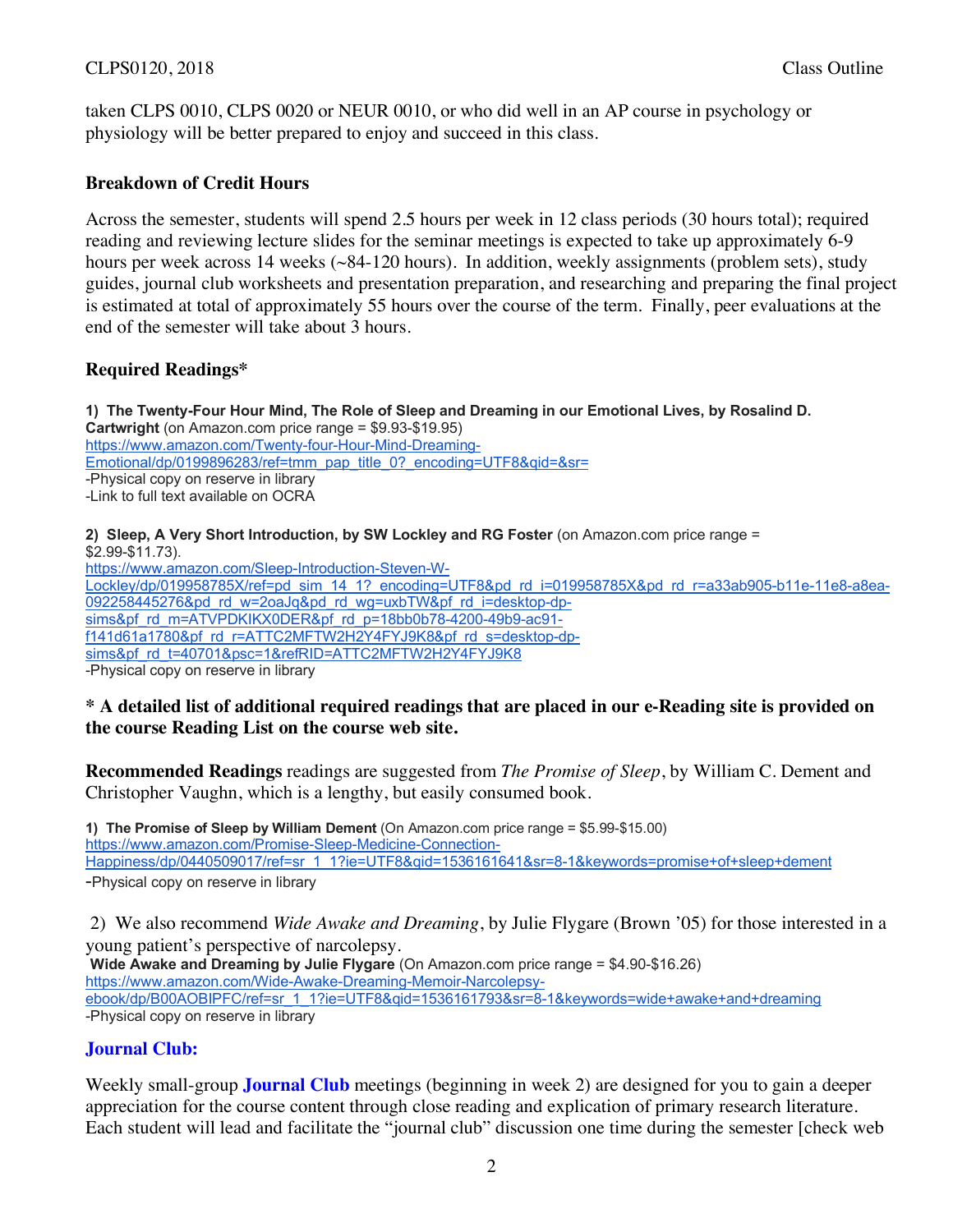site to sign up], providing you an opportunity to develop analytical and presentation skills. Students should aim to present key information from the article and to facilitate a class discussion. [See journal club facilitation handout available on the webpage.] Each journal club session will be 30 minutes. TAs assist in the journal club and provide informal review and discussion of course material as questions arise, including review of study guides, problem sets, and worksheets. These meetings occur in small groups on Monday afternoons after the lecture portion of the class time. Participation in the journal club by submitting the weekly review and taking part in discussion accounts for 15% of the course grade.

## **Lab Tour: An Opportunity, Not an Obligation**

A tour/open house of Dr. Carskadon's laboratory will be announced later in the semester. This lab tour is not mandatory; however, it is recommended, particularly for those students with a limited background and boundless interest. Attendance (although not required) will be monitored and contributes to the course grade in the event that the final grade average is within .5 points of the next better letter grade.

## **CLPS0120: LECTURE SCHEDULE, 2018**

### **Date Topic**

- 09/10 Introduction to course structure and pedagogy. **Why sleep?** A brief introduction to the topic. **Discussion:** What do you want to learn? What do you think about sleep? What is sleep? Introduction to the scientific study of behavior and sleep; introduction to the 2process model of sleep regulation. Measurement and characteristics of normal human sleep.
- 09/17 **What does sleep look like?** Fundamentals of normal human sleep. States, stages, measurement, course of events through the night, NREM-REM cycle. Introduction to sleep phenomenology. **Who sleeps? Phylogeny.** Sleep in other species.
- 09/24 **Where is NREM sleep controlled? The sleeping brain**: Intro to brain anatomy and chemical signaling. Brain regulatory regions, circuits, chemistry, S-W homeostasis.
- 10/01 **Where is REM sleep controlled? The sleeping brain**: REM sleep anatomy and chemistry, NREM-REM cycle.
- 10/08 Indigenous Peoples' Day: **NO CLASS (Catch up on your reading!)**
- 10/15 **When sleep? How does the body keep track of time?** Circadian Process—neuroanatomy, measurement, regulatory process (e.g., phase response curve to light). The temporal regulation of sleeping and waking.
- **10/22 Midterm Exam in Class (no exceptions!) Followed by lecture. No Journal Club.**
- 10/22 **Who sleeps? Ontogeny.** Developmental aspects of sleep behavior and sleep-wake regulation; focus on adolescence.
- 10/29 **What happens to your body during sleep? Sleep physiology.** Autonomic motor system, breathing (sleep apnea), hormones, motor activity (REM behavior disorder), temperature regulation, sexual activation.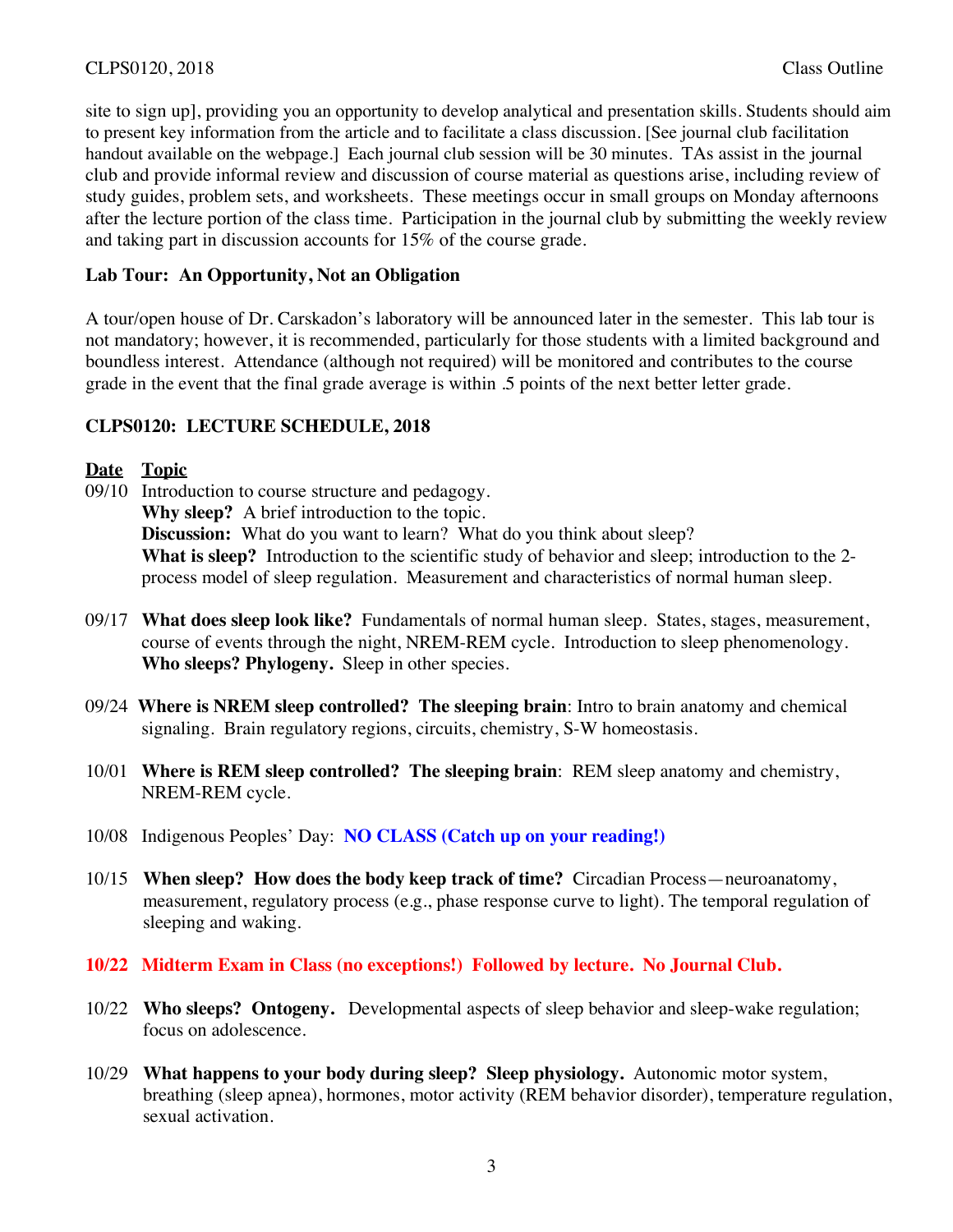#### **10/29 DUE DATE Outline and reference list for final project.** [Due at 3:00 pm, start of class.]

- 11/05 **The sleeping mind: Introduction to Dreaming—How are dreams made?** Biology of dreaming. **What are dreams made of?** Dream phenomenology; psychology of dreaming.
- 11/12 **The sleeping mind—what's on your sleeping mind? What are dreams made for?** Problem solving, creativity, mood, psychopathology, forensics.
- 11/19 **The sleeping mind: How does sleep affect learning and memory?** Characteristics of memory formation; sleep-enhancing effects on learning.

**Guest Presenter: Jared Saletin, PhD, assistant professor, Brown Medical School and Sleep for Science Research Lab**

#### **11/19 DUE DATE FINAL PROJECT TOPIC, OUTLINE**, **and REFERENCES [Due by 3:00 pm.]**

### **11/22 Happy Thanksgiving!**

- 11/26 **The sleeping mind—do we need sleep? How alert are you?** Sleepiness/alertness: measurement. **How does sleep impact real-world function?**Shift work, safety, and health.
- 12/03 **What happens when sleep goes wrong?** Sleep disorders: What they are? Who has them?

**Guest Presenter: To be determined**

- 12/10 **Final project presentations and peer review.**
- 12/? **! ! ! FINAL EXAM REVIEW SESSION ! ! ! Date, time, and location to be announced.**
- **12/19 FINAL EXAMINATION AT 2:00 pm. NO EXCEPTIONS! Location to be announced. Please make sure that you have no conflict as soon as possible.**

**READING.** The reading list is on the COURSE READING LIST posted on the course web page.

**CLASSROOM: LAPTOPS, PDAs.** Please do not use cell phones, personal electronic equipment, or laptops during lecture. [For those with a documented disability, please see the professor with your documentation.]

**ASSIGNMENTS.** Class assignments are of several general types in addition to reading: study guides, problem sets, article worksheets, and the final project. **Study guides** are take-home exercises to be completed by each student *independently* (i.e., by yourself!). Study guides are intended to help keep reading and class attendance on pace and to serve as practice for the midterm and final examinations. **Problem sets** are of several types and may involve collecting data on yourself or responding to questions about your sleep or dreams. I urge you to be as careful, complete, honest, and accurate as you can in doing these assignments in order to garner the greatest benefit from them. Due dates are announced in class and on the web page; late work is not accepted. **Journal club** occurs weekly, and students prepare a summary (one-page) of the assigned article submitted to the course web page by 3pm on Monday. Each student leads the journal club discussion one time during the semester.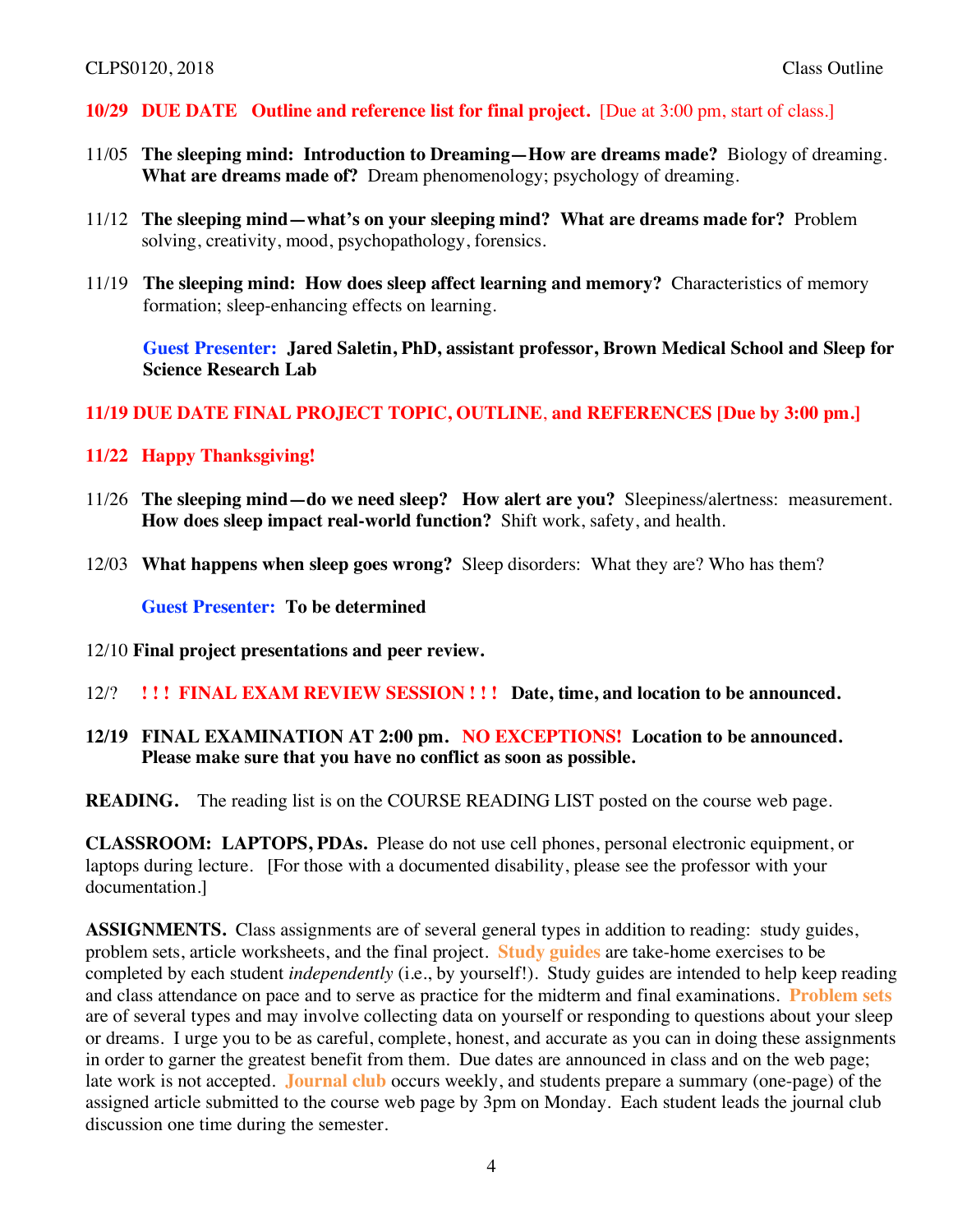#### **Final Project "Public Service Announcement (PSA)"**

Students may choose to work independently or in pairs to prepare a "public service announcement" presentation. Choose a medium that you feel is best for your message and your talents: audio, video, website, organized event, song, or booklet, game, or other incarnation. Students may work in partnerships (maximum of 2 students): all academic criteria of the final project must be met, including a reference list and accuracy of the information. Each member of the team must specify his/her contribution on the PSA Info form and additional information will be provided with handout(s) on the course webpage.

A **hardcopy** outline (or storyboard) and reference list are due on **October 29 by 3:00 pm** in class. Examples include drowsy driving, school start time, learning and memory, coping with sleep apnea, jet lag, and so forth. Consider "myth busting" as a possible approach, too. You will need to include references and citations to specific information. Your PSA will be shared with professor and class on December 10 and graded using a joint grading process by your professor, using input from peer evaluations.

The chief goal of the PSA is that the information is conveyed in a manner that:

- Targets an appropriate audience
- Gives the target audience information in an accessible format
- Has a persuasive tone and message
- Includes recommendations (might be warning signs, behavior change, directions for access to medical evaluation, etc.)
- Involves a creative approach
- Has accurate information

**STUDY BREAK/REVIEW SESSION.** A special **optional** review session for the final exam will be held at a date, time, and location to be announced.

**GRADING.** Grading is based upon **on-time** completion of assignments and quality of performance on the study guides and problem sets, as well as the midterm and final examinations, and final presentation. Grade weighting is as follows: **Journal Club** = 15%, **Problem Sets** = 10%, **Final Project** = 15%, **Study Guides** = 10%, **Midterm Exam** = 20%, **Final Exam** = 30%. A passing grade is determined by a first-level check of the *content-based assessments* (weighted average of Study Guides, Midterm Exam, Final Exam), which must equal or exceed a grade of 70%. In other words, you **cannot pass** the course—even if you have a 70% average overall—unless your weighted grades for the Study Guides (.10) + Midterm (.20) + Final  $(.30)$  = at least 70. When the other assignments have been graded and full grades computed, your score must remain at 70 or above to pass. Grade cut-offs (no rounding) are A  $\geq 90\%$ , B  $\geq 80\%$  <90%, C  $\geq 70\%$ <80%, NC <70%. No extra credit is offered; you can add 0.5% to your final grade if in the border zones by completing peer review of final projects, attending the lab tour, **or** participating in 2+ hours of department research participant pool through the SONA system hosted by the CLPS department. The table below summarizes the components of the grading.

| <b>Content-Based Assessments*</b>   | <b>Study Guides</b> | 10% |
|-------------------------------------|---------------------|-----|
|                                     | Midterm Exam        | 20% |
|                                     | Final Exam          | 30% |
| <b>Other Learning Opportunities</b> | Problem Sets        | 10% |
|                                     | Journal Club        | 15% |
|                                     | Final Project       | 15% |